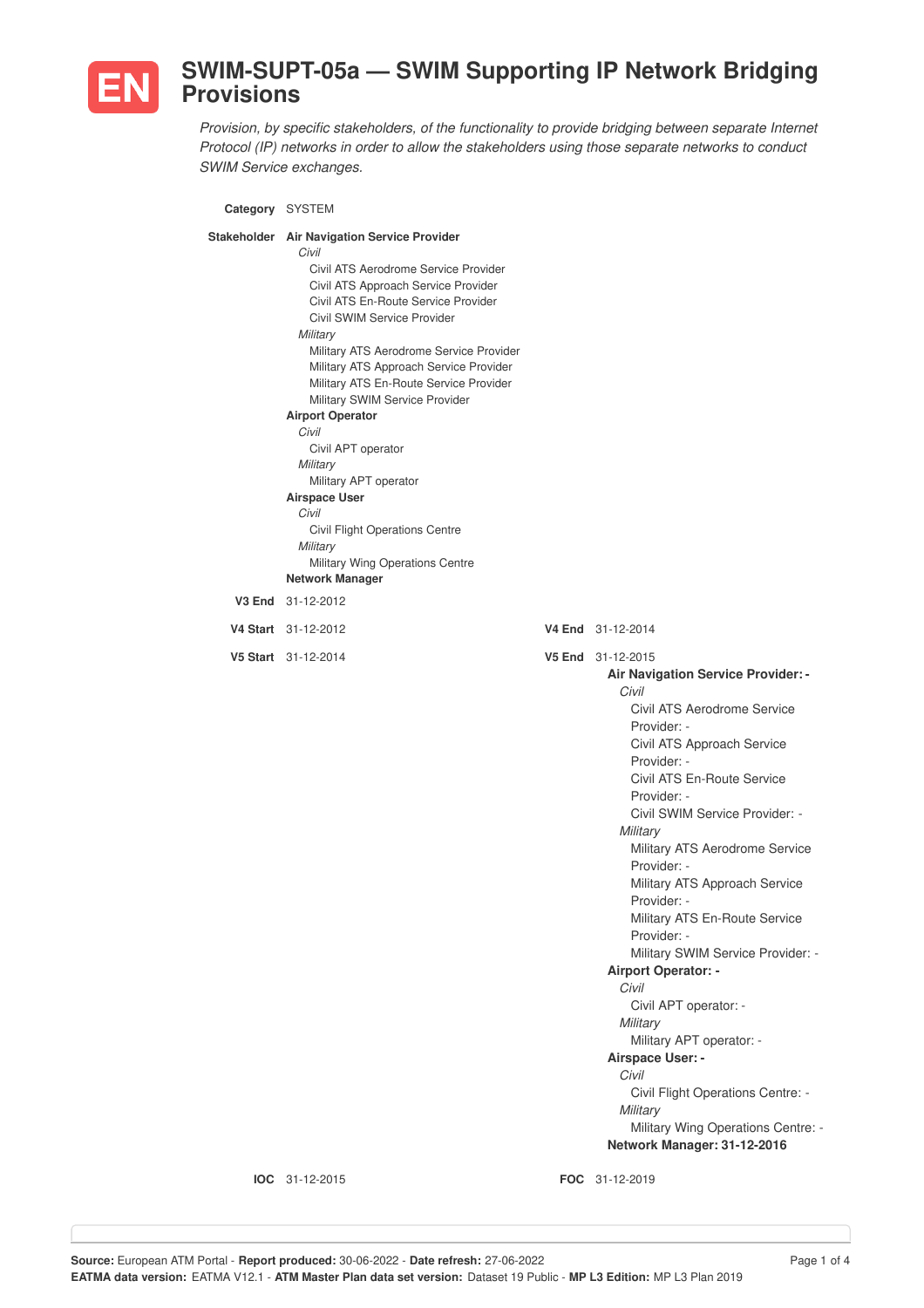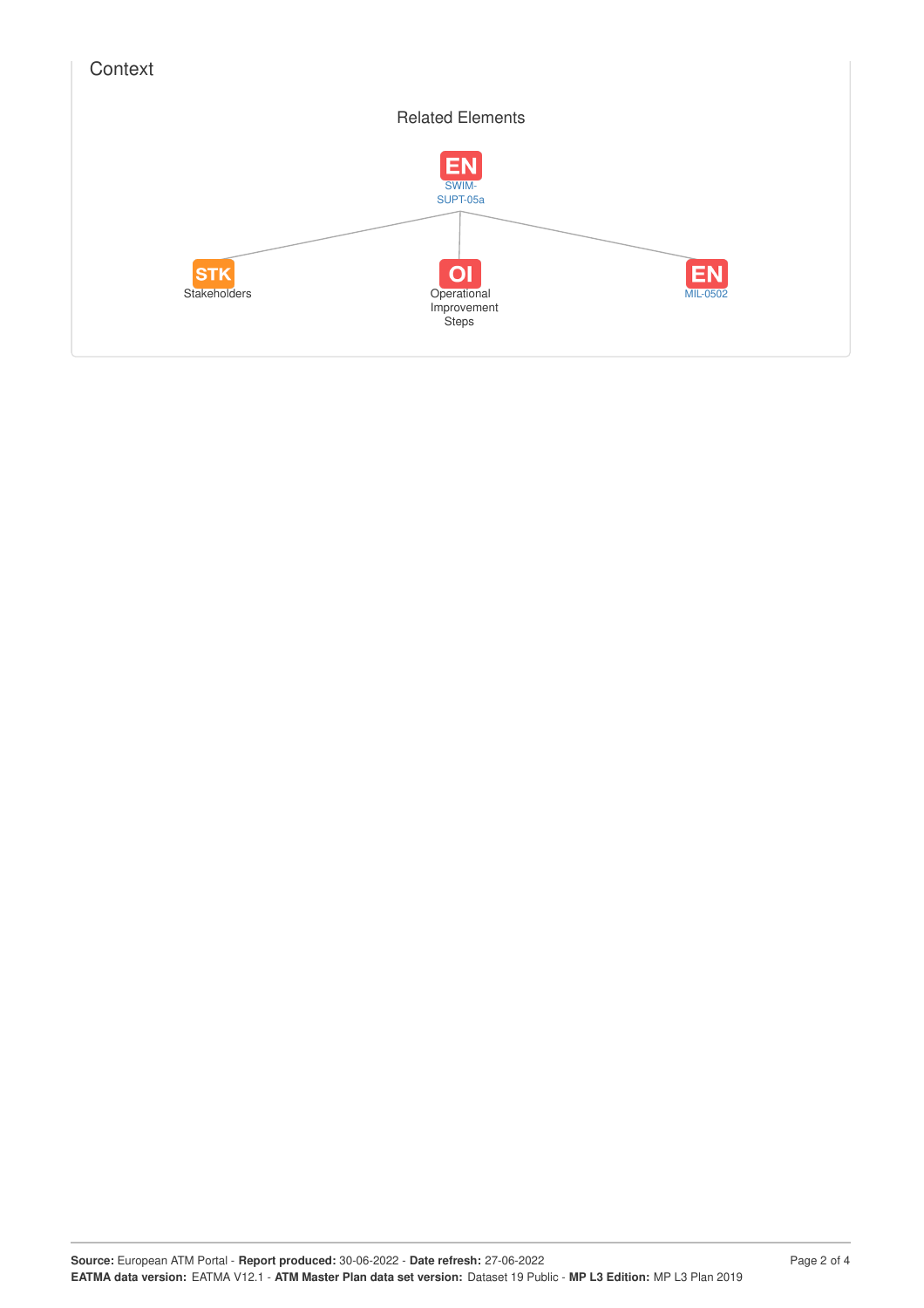| Code                             |                | Benefits start date (IOC) - Full benefit date (FOC)                           |  |  |  |  |  |  |  |  |  |  |  |  |
|----------------------------------|----------------|-------------------------------------------------------------------------------|--|--|--|--|--|--|--|--|--|--|--|--|
|                                  |                | 15 16 17 18 19 20 21 22 23 24 25 26 27 28 29 30 31 32 33 34 35 36 37 38 39 40 |  |  |  |  |  |  |  |  |  |  |  |  |
| SWIM-SUPT-05a                    | V <sub>5</sub> | IOC - FOC                                                                     |  |  |  |  |  |  |  |  |  |  |  |  |
| →<br>AO-0801-A                   |                |                                                                               |  |  |  |  |  |  |  |  |  |  |  |  |
| $\rightarrow$<br>AO-0803         |                |                                                                               |  |  |  |  |  |  |  |  |  |  |  |  |
| →<br>AOM-0202-A                  |                |                                                                               |  |  |  |  |  |  |  |  |  |  |  |  |
| $\rightarrow$<br>AOM-0206-A      |                |                                                                               |  |  |  |  |  |  |  |  |  |  |  |  |
| $\rightarrow$<br>AOM-0304-A      |                |                                                                               |  |  |  |  |  |  |  |  |  |  |  |  |
| $\rightarrow$<br>AOM-0500        |                |                                                                               |  |  |  |  |  |  |  |  |  |  |  |  |
| $\rightarrow$<br>AOM-0501        |                |                                                                               |  |  |  |  |  |  |  |  |  |  |  |  |
| $\rightarrow$<br>AUO-0203        |                |                                                                               |  |  |  |  |  |  |  |  |  |  |  |  |
| $\rightarrow$<br>CM-0102-A       |                |                                                                               |  |  |  |  |  |  |  |  |  |  |  |  |
| $\rightarrow$<br>CM-0103-A       |                |                                                                               |  |  |  |  |  |  |  |  |  |  |  |  |
| →<br><b>DCB-0103-A</b>           |                |                                                                               |  |  |  |  |  |  |  |  |  |  |  |  |
| $\rightarrow$<br><b>DCB-0208</b> |                |                                                                               |  |  |  |  |  |  |  |  |  |  |  |  |
| $\rightarrow$<br><b>DCB-0308</b> |                |                                                                               |  |  |  |  |  |  |  |  |  |  |  |  |
| $\rightarrow$<br>IS-0901-A       |                |                                                                               |  |  |  |  |  |  |  |  |  |  |  |  |
| $\rightarrow$<br>TS-0103         |                |                                                                               |  |  |  |  |  |  |  |  |  |  |  |  |
| $\rightarrow$<br><b>TS-0109</b>  |                |                                                                               |  |  |  |  |  |  |  |  |  |  |  |  |
| →<br><b>TS-0308</b>              |                |                                                                               |  |  |  |  |  |  |  |  |  |  |  |  |

| <b>EN</b>    | <b>Dependent Enablers</b> |                                                                                                       |                            |
|--------------|---------------------------|-------------------------------------------------------------------------------------------------------|----------------------------|
| Relationship | Code                      | <b>Title</b>                                                                                          | <b>Related Elements</b>    |
| Supporting   | MIL-0502                  | Upgrade of military ground systems to allow bi-directional<br>exchanges with non-military IP networks | STK OI EN DS<br><b>PCP</b> |

|  |  |  |  | <b>PCP</b> PCP Elements: No associated data |  |
|--|--|--|--|---------------------------------------------|--|
|--|--|--|--|---------------------------------------------|--|